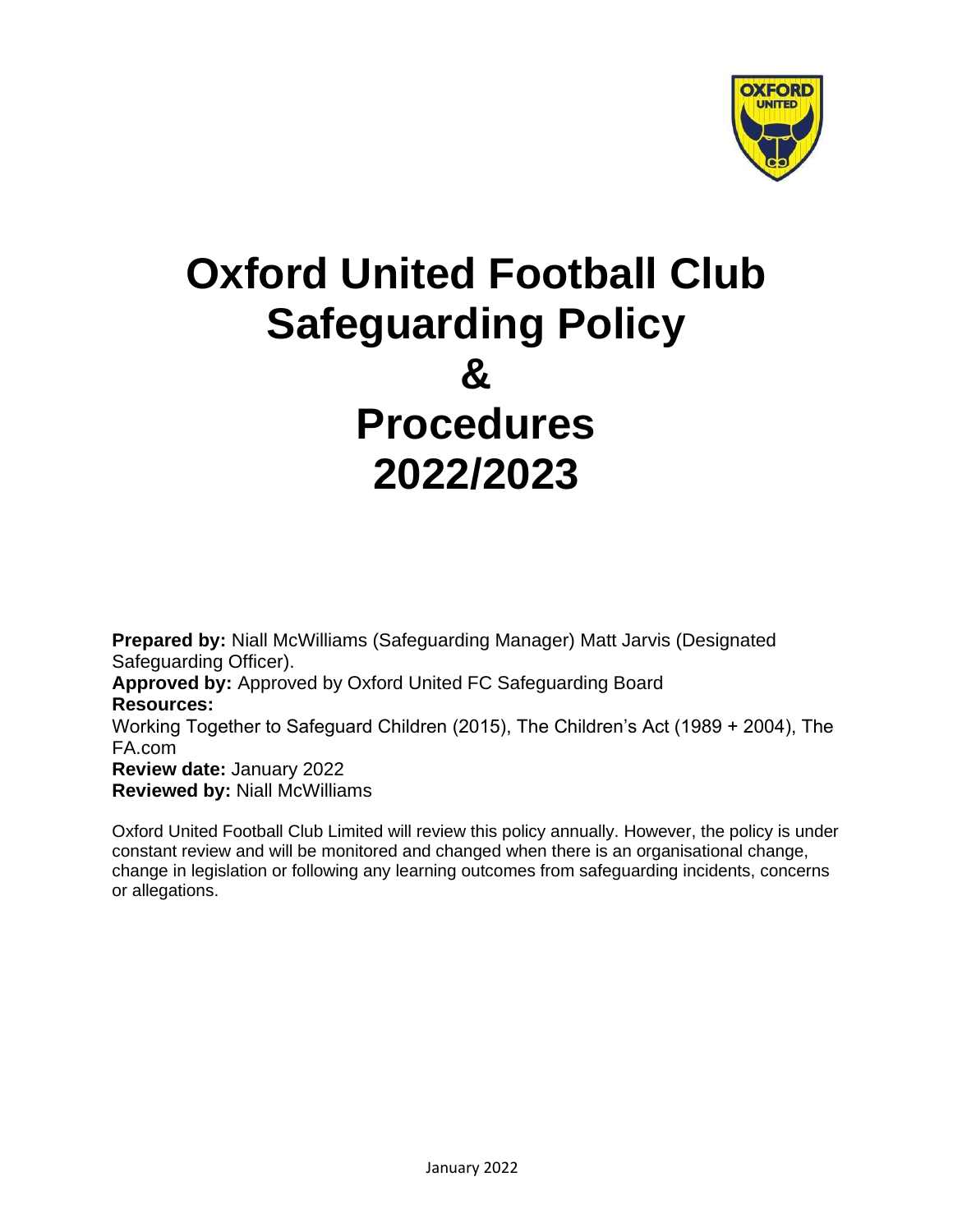

# **Contents**

- **1.** About this policy
- **2.** Rules and regulations
- **3.** Aims and key principles
- **4.** Safeguarding department
- **5.** Human resources and disclosure
- **6.** Oxford United procedures
- **7.** Guidelines in the event of a concern
- **8.** Responding to a report or suspicion
- **9.** Recording allegations or suspicions
- **10.** Matchdays
- **11.** Whistleblowing
- **12.** Contact Details for Clubs Welfare Officer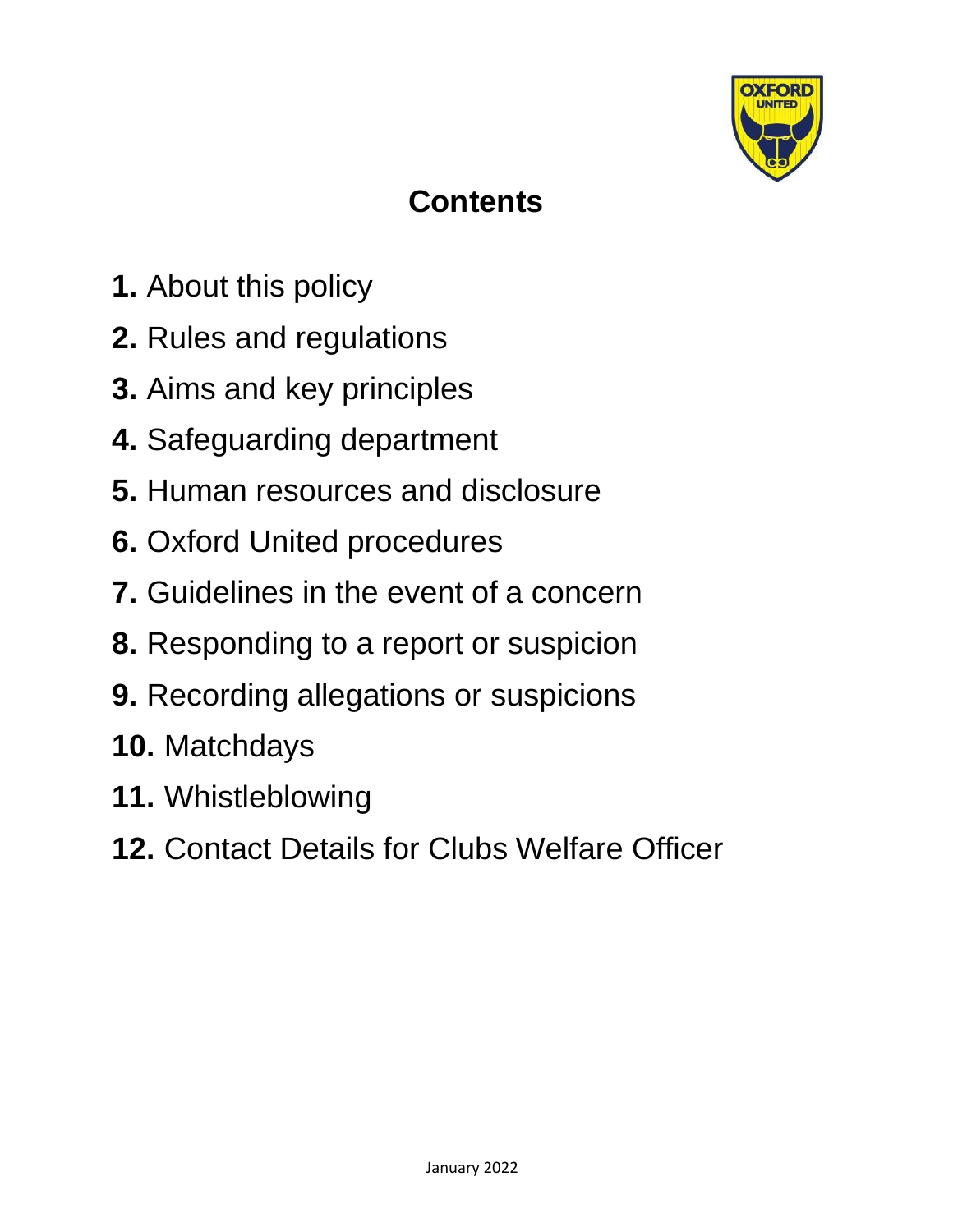

# **1 ABOUT THIS POLICY**

**1.1** The Board is committed to continually ensuring the well-being and safety of all people directly connected with our business activities, and to providing a safe and suitable environment for all those people attending our premises for any purpose. It is the duty of all adults working in the Club to safeguard the welfare of children and vulnerable adults by creating an environment that protects them from harm.

**1.2** This policy applies to all staff members of the business, including full time, part time, casual or pieceworker as well as any consultants and volunteers who working within the parameters of those at risk groups of staff, customers or clients. All staff members, consultants and volunteers are required to adhere to this policy.

**1.3** The Board may amend this policy at any time. The Board will continue to review this policy to ensure it is achieving its aims.

**1.4** This policy applies to the Club and its parent company and all subsidiary companies. It applies to all locations owned or operated by the Club including satellite academies.

**1.5** Failure to comply with this policy may be treated as misconduct and dealt with under Disciplinary Procedure and if a breach amounts to gross misconduct this may result in dismissal and possibly criminal prosecution.

**1.6** The Board of Oxford United Football Club **OUFC** acknowledges and accepts it has a responsibility for the well-being and safety of all children and vulnerable adults who are under the OUFC's care or using its facilities. The definition of a child or young person means those under 18.

The definition of a vulnerable adult is a person aged 18 or over whose ability to protect himself from violence, abuse or neglect is significantly impaired through physical or mental disability or illness, through old age or otherwise.

**1.7** The well-being of children and vulnerable adults is paramount for all staff and accordingly, they must make themselves aware of this policy. Where appropriate, the following guidelines will be supplemented by in-service training and additional guidance.

**1.8** OUFC works closely with the Local Authority Designated Officers for children and adults at risk.

The Club Safeguarding Officer liaises with the respective safeguarding teams for advice, guidance and referrals. The Welfare Officer will be guided by and adhere to Local Authority and Police protocols.

**1.9** All Staff; full time, part time, casual, piece worker, consultants and volunteers have the responsibility to report any concerns to the Welfare Officer.

**1.10** The policy will be widely available at all touch points for the Club for those without access to the internet.

# **Statutory agency referral policies and procedures take precedence over any club or governing body guidance. For further details go to:**

**http://www.4lscb.org.uk**

http://www.thefa.com/~/media/files/thefaportal/governance-

docs/safeguarding/raisingawareness/affiliated-footballs-safeguarding-policy-andprocedures.ashx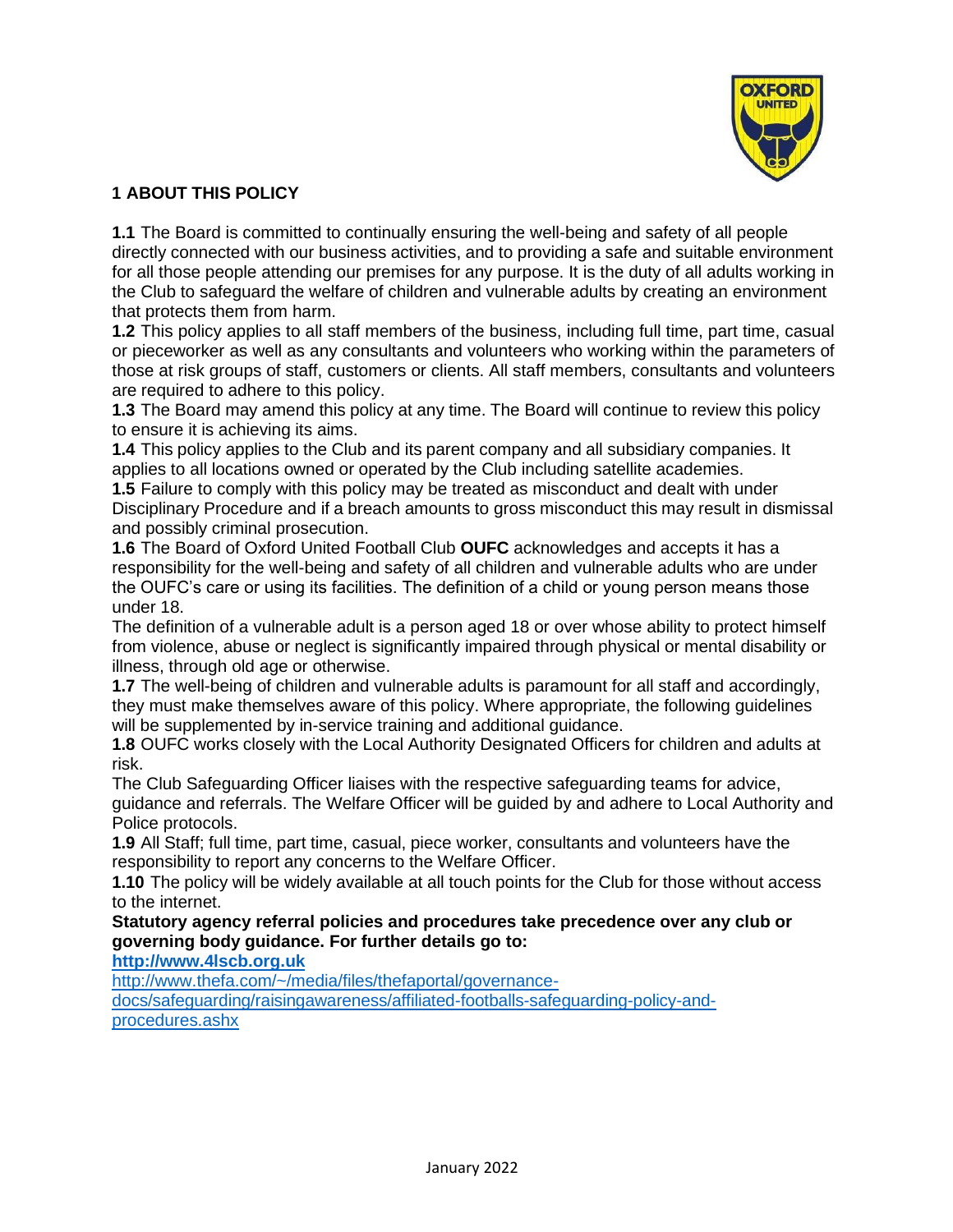

# **2 RULES & REGULATIONS**

**2.1** OUFC is governed by the rules and regulations set out in the 1989 Children Act, Children's Act

2004, FA Safeguarding Children and Adults at Risk guidance and the Football League Safeguarding Children and Adults at Risk guidance.

**2.2** For detailed information on current legislation – in particular changes to the original Act of 1989 - please refer to the following NSPCC link and Working Together to Safeguard Children link:

NSPCC inform:

http://www.nspcc.org.uk/inform/research/questions/child\_protection\_legislation\_in\_the\_uk\_pdf\_ wdf48953.pdf

Working Together to Safeguard Children (2015):

https://www.gov.uk/government/uploads/system/uploads/attachment\_data/file/419595/Working\_ Together\_to\_Safeguard\_Children.pdf

**2.3** OUFC is fully committed to ensuring that the best practice recommended by these bodies is employed throughout.

# **3 AIMS & KEY PRINCIPLES**

**3.1** The aims of this policy are:

- To safeguard all people who interact with OUFC activities;
- To demonstrate best practice in the area of safeguarding children and vulnerable adults;
- To develop a positive and pro-active welfare program to enable all children and vulnerable persons to participate in an enjoyable and safe environment
- To promote high ethical standards throughout OUFC activities.

**3.2** The key principles underpinning this policy are:

- The child or vulnerable person's welfare is, and must always be, the paramount consideration;
- All children and vulnerable people have a right to be protected from abuse, exploitation and poor practice regardless of their age, gender, disability, culture, language, ethnicity religious beliefs or sexual identity.
- To acknowledge and commit to address the additional vulnerability of some participants and the extra barriers they may face e.g. those in care, looked after children, those with mental health issues, physical disabilities and children living in substitute accommodation
- All allegations of abuse will be taken seriously and responded to efficiently and appropriately.
- To encourage parents and other members of the child or vulnerable person's family to be involved in a relationship with OUFC;
- To ensure that coaches, parents and other adults who have contact with children and vulnerable people provide good role models of behaviour.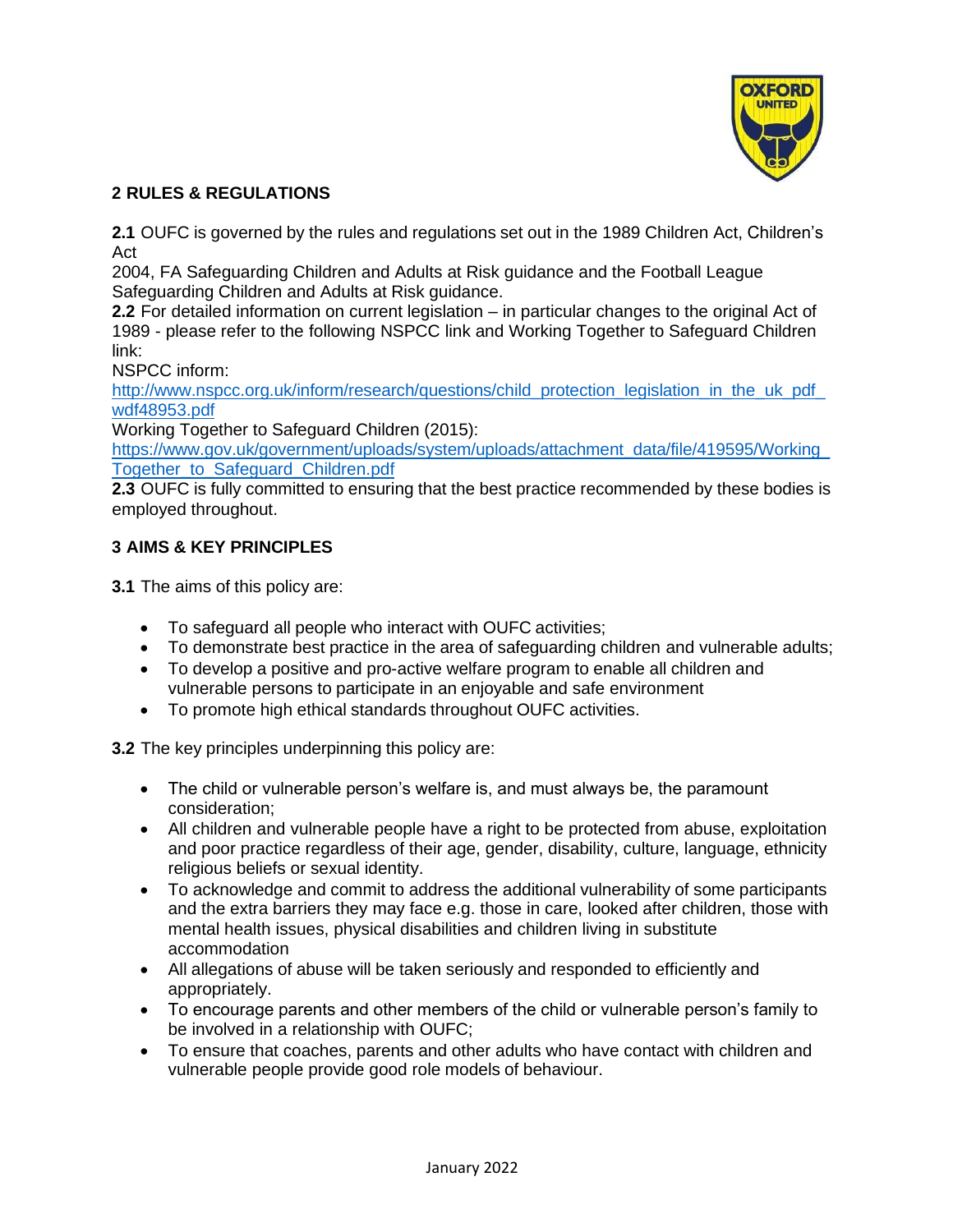

# **4 SAFEGUARDING DEPARTMENT**

#### **4.1 Designated Safeguarding Lead**

OUFC has a Designated Safeguarding Lead (DSL) or Safeguarding Manager who has total responsibility for the safeguarding of children and vulnerable people in the Club. The DSL will ensure that local and national policy is being employed correctly and will internally audit safeguarding procedures to ensure best practice is being followed.

#### **4.2 Designated Safeguarding Officers**

OUFC has a Designated Safeguarding Officers (DSO) who have responsibility for the safeguarding of children and vulnerable people within their department. The DSO will ensure that national and club policy is employed correctly and will be a point of contact for any issues.

#### **4.3 Welfare Officers**

OUFC also has a Safeguarding team consisting of nominated Welfare Officers (WO), the Welfare Officers assist the DSO by collating and managing incidents and ensuring that staff in their areas of work are dealing with incidents appropriately. They will act as points of contacts or caseworkers in safeguarding cases as and when required. They will escalate any issues to the DSO if required. At all times there will be at least one WO from each area of the club i.e. Academy, Community and Club operations

#### **4.4 Safeguarding Meetings**

The Safeguarding team will meet at least once per month. They will also meet as and when instructed by the DSL. The purpose of the meetings is to review working practices, highlight areas of concern and to commend areas of good practice. Minutes of the meetings will be recorded and will be available for review.

Anyone with a concern about a persons welfare should contact either the Welfare Officer for advice in the first instance – details can be found at the end of this policy.

#### **5 HUMAN RESOURCES & DISCLOSURE**

#### **5.1 Recruitment**

As part of the Club's recruitment and selection process, offers of work to positions which involve working with children are subject to satisfactory DBS Criminal Record Checks (CRC) with barred list check, if necessary and appropriate references are obtained. All requests for CRC are applied for online. All offers of work are subject to the outcome of the screening process and until such time as a satisfactory CRC certificate has been confirmed as clear, the member of staff will not be left unsupervised with children.

All employees, workers or volunteers in a position of trust are required to sign up to the Update Service and annual checks will be carried out by the Club.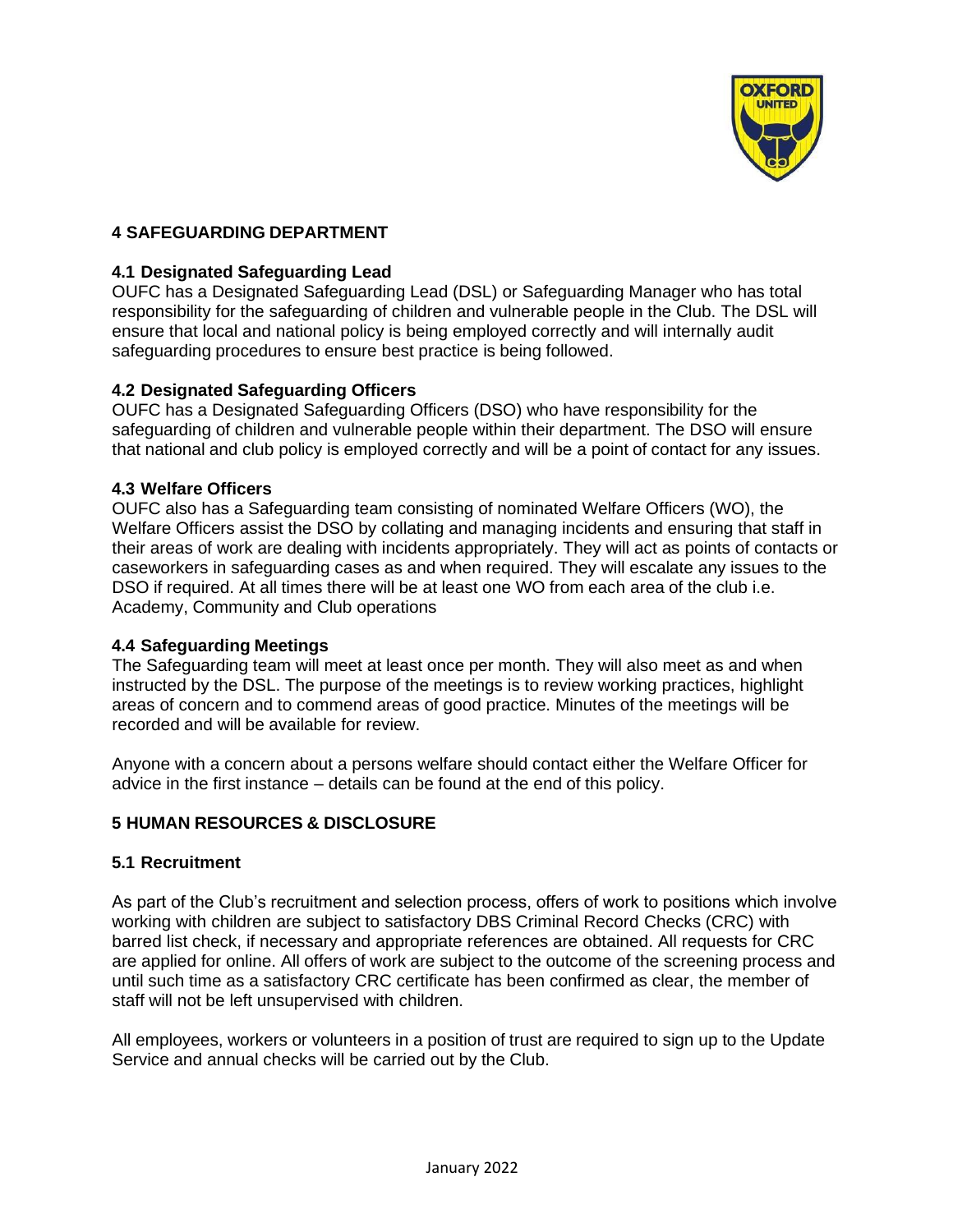

Should an individual's CRC Disclosure reveal any convictions the Company will consider whether the nature of the offence/offences renders the person concerned unsuitable for working with children. In such circumstances, when the nature of any disclosure has to be considered, a risk assessment will be carried out by the Lead Disclosure Officer, Safeguarding Manager and the appropriate Line Manager to assess the information contained within the disclosure certificate.

On occasion the member of staff/volunteer may also be asked to attend an interview prior to a recruitment decision being made. If required the Head of Safeguarding for the Football League and/or the Local Safeguarding Children Board may be asked to attend the risk assessment meeting.

All new employees, workers or volunteers working with children or vulnerable people at the Club will be required to complete a Self-Declaration on commencement of duties.

#### **5.2 New Appointments who already have a Disclosure Certificate**

If a new member of staff has had a disclosure check with their previous employer, e.g. another the original Disclosure certificate be shown to the Welfare Officer it must be dated within six months of the employee's start date at the Company and it must be for a similar role of that which the person has been appointed. The Company will apply immediately for a Company CRC and it is at the discretion of the Welfare Officer, whether the employee can start work before receipt of the Company CRC.

https://www.gov.uk/government/uploads/system/uploads/attachment\_data/file/97875/leafletengland-wales.pdf

# **5.3 Existing Staff**

Priority is being given to those who come into contact with children and young people. All staff that have one to one contact with children and vulnerable people have received a CRC and for those undertaking regulated activity a barred list check.

#### **5.4 Temporary Staff and External Consultants**

The Company will ensure that all temporary staff and external consultants sign a Self-Declaration form and will not have unsupervised access to children and young persons during their time with the Company. Any temporary staff such as matchday stewards that have been supplied by an external contractor will have supplied the club with a copy of their relevant qualification (where required). These qualifications will be kept in a central register that is easily accessible.

#### **5.5 Staff Training**

All staff working in direct contact with children and vulnerable adults shall be required to complete the FA workshop on Safeguarding Children or equivalent Safeguarding Course. Details of those satisfactory completing this course are retained by the Company. All other staff will be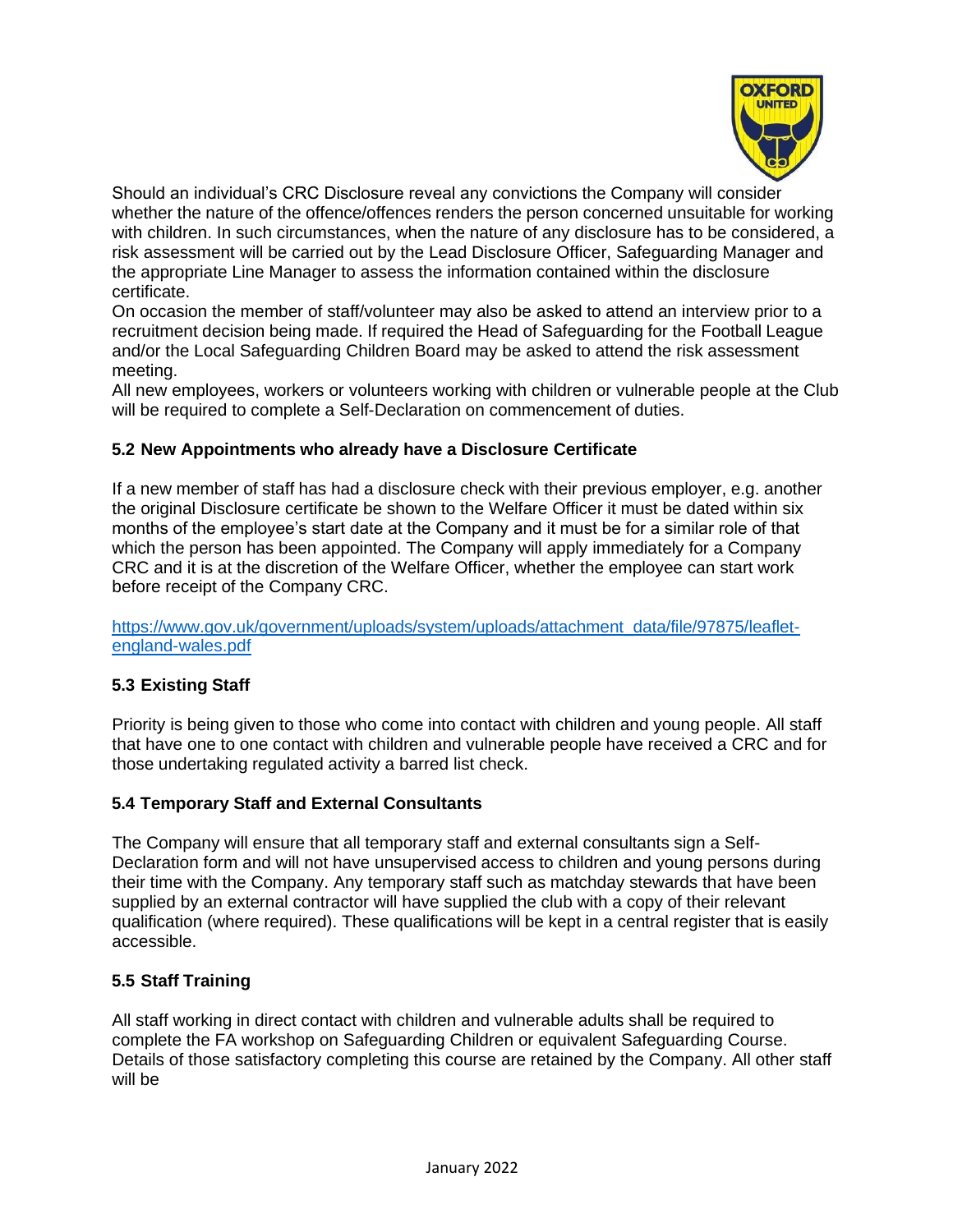

# **5.6 Good Practice**

All employees, workers, consultants, agency staff and volunteers working with children or vulnerable people should adhere to the following principles:

- Always work in an open environment. Avoid private or unobserved situations and encourage open communication with no secrets.
- Make the experience of the sporting activity fun and enjoyable, promote fairness, confront and deal with bullying.
- Treat all people equally, with respect and dignity.
- Always put the welfare of the child or vulnerable person first.
- Maintain a safe and appropriate distance with children and vulnerable people and avoid unnecessary physical contact.
- Where any form of manual/physical support is required it should be provided openly and with the consent of the child or vulnerable person. Physical contact can be appropriate so long as it is neither intrusive nor disturbing and person's consent has been given.
- If groups have to be supervised in changing rooms always ensure staff work in pairs.
- Request written parental consent if Club officials are required to transport children and young people.
- Gain written parental consent for any significant travel arrangements e.g. overnight stays
- Coaches are qualified and a qualified first aider is in attendance.
- Ensure that at away events adults should not enter a child or a vulnerable person's room or invite children and vulnerable people to their rooms.
- Be a good role model, this includes not smoking, drinking alcohol or use foul language in the company of children and vulnerable people.
- Always give enthusiastic and constructive feedback rather than negative criticism.
- Secure written parental consent for the Club to act in loco parentis, to give permission for the administration of emergency first aid or other medical treatment if the need arises.
- Keep a written record of any injury that occurs, along with details of any treatment given.
- All other good practice/common sense principles given the varying situations.

# **5.7 Health & Safety**

The Company's Welfare Officer gives guidance to those whose roles involve working with children and vulnerable persons. Where a child or vulnerable person is involved, a risk assessment must take account of their particular vulnerability which will include the safeguarding of children.

The risk assessment should set out what arrangements are in please for their care and supervision.

#### **5.8 Data Protection**

The Data Protection policy adopted by the Company is in line with current legislation. All full time and casual staff sign OUFC confidentiality and information sharing agreement.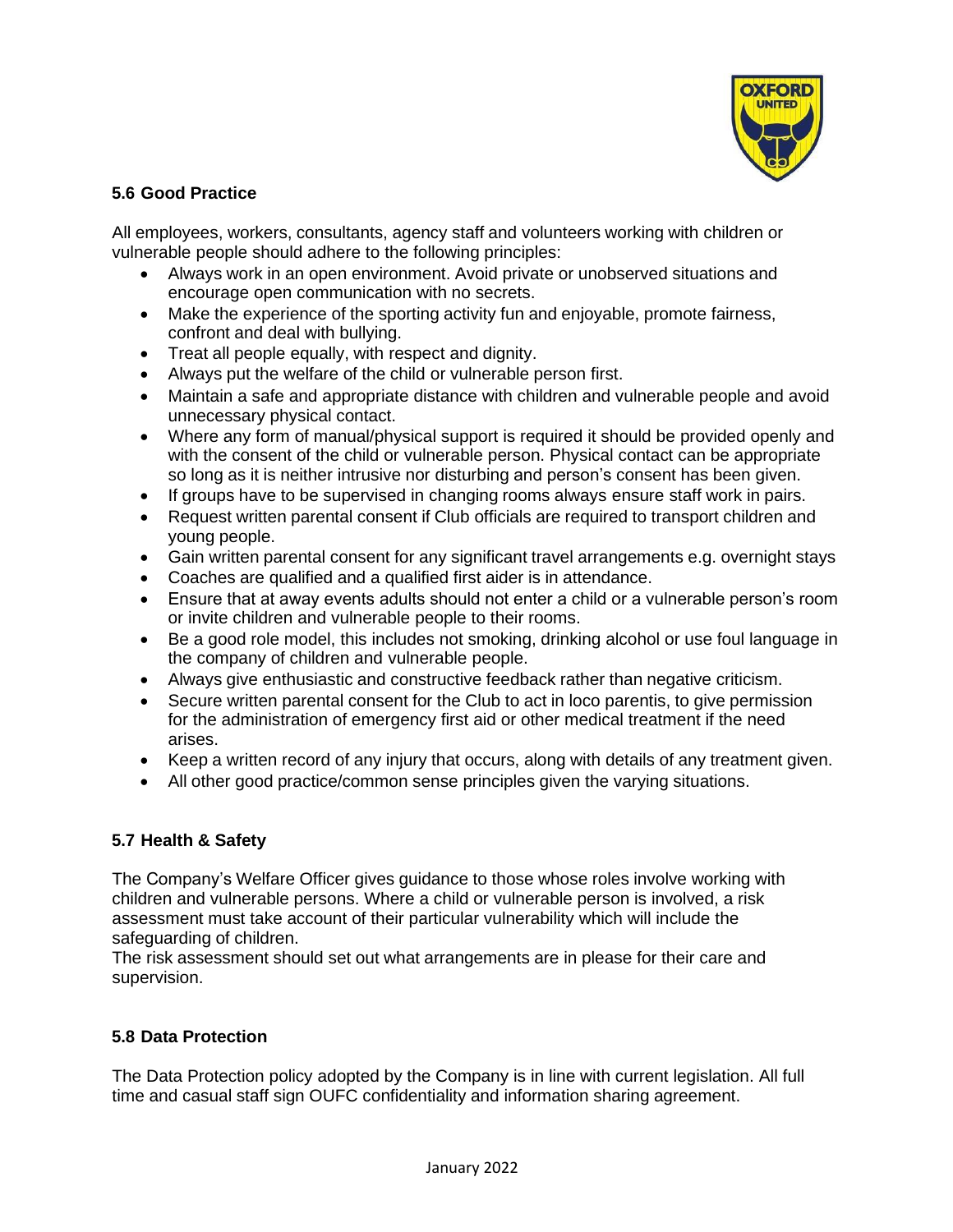

# **6 OXFORD UNITED FC PROCEDURES**

# **6.1 Parental Consent**

OUFC will make every effort to obtain parental consent for all activities using a signed parental consent form. OUFC will do everything it can to safeguard children in its care but recognise that in some circumstances, due to the nature of the work carried out, obtaining parental consent for activities is not always possible.

# **6.2 Use of photography & film image**

OUFC uses guidance from The FA and the CPSU. All images are taken by Club officials who have been briefed by a Club Safeguarding Officer or by a member of the Communications and Marketing Department responsible for the activity being photographed or filmed. Before taking images of children or vulnerable people parental consent is sought in writing, this could be at the start of the season or prior to the event. Parents, carers, guardians are responsible for informing the Club of any change of circumstances within the season which may affect consent. The Club will inform parents, carers, guardians of how the image will be used and they will not allow an image to be used for something other than that for which it was initially agreed.

- All children or vulnerable people featured in Club publications will be appropriately dressed.
- Where possible, the image will focus on the activity taking place and not a specific person.
- Where appropriate, images represent the broad range of people participating safely in the event.
- Designated Club photographers will, where applicable, undertake a CRC/DBS check and will be personally responsible for keeping up to date with the latest guidelines on the Use of Images policies from the Football League. Club identification will be worn at all times.
- Children who are subject of a court order will not have their images published in any Club document.
- No images of children featured in Club publications will be accompanied by personal details such as their home address.
- Recordings of children for the purposes of legitimate coaching aids are only filmed by Club officials and are stored safely and securely at the Club's premises.
- Mobile cameras are not to be used in changing rooms.
- Any instances of inappropriate images in football should be reported to the Safeguarding Manager.
- The Club does not put young player profiles with images and personal information on its website.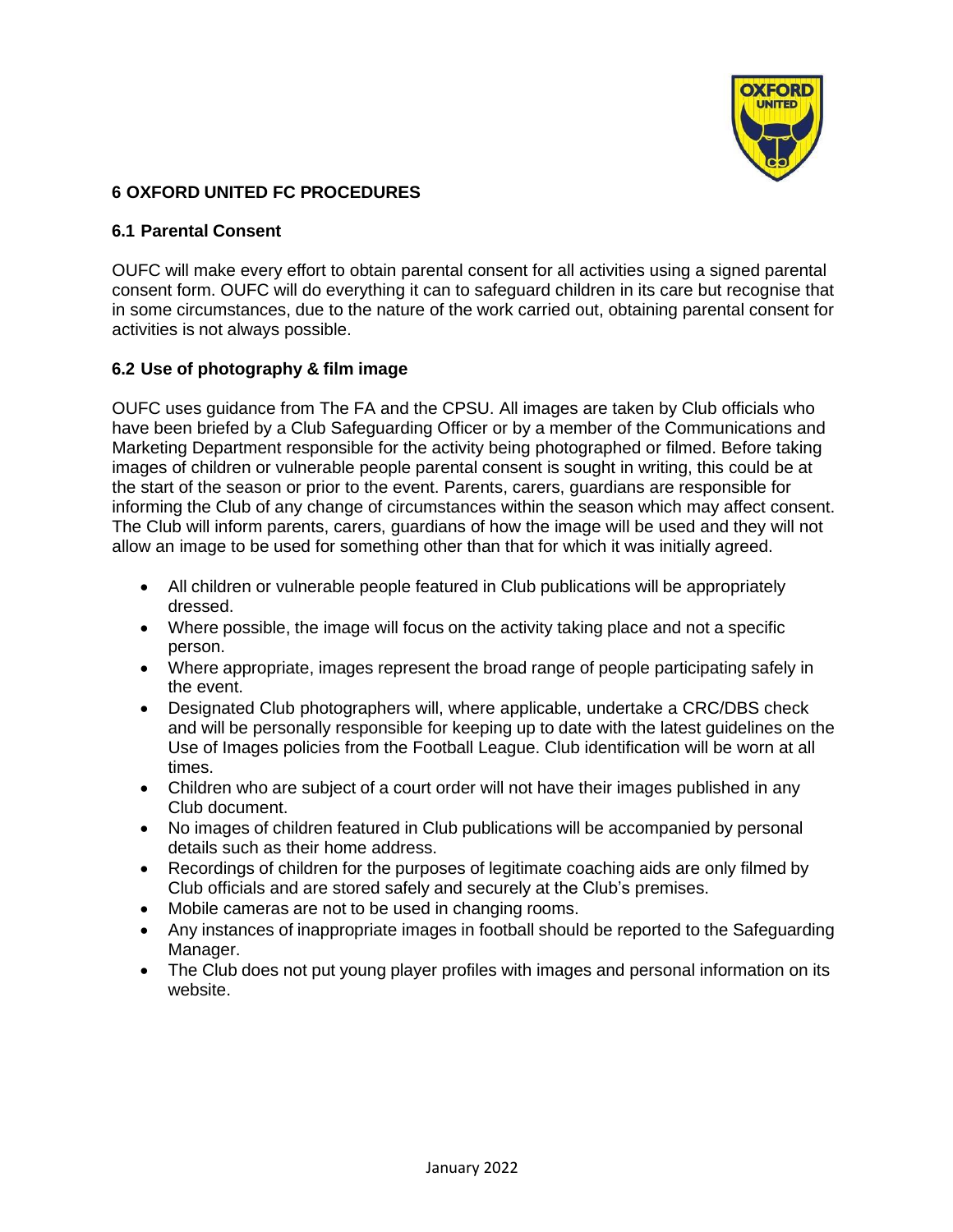

• The Club does not condone inappropriate unauthorised photographs to be taken with players, Club staff or at Club facilities and will actively take measures to prevent this by using appropriate signage, security and stewarding.

# **6.3 Youth Loans, Trials & Work Experience (Academy Players)**

Should a OUFC Academy player or young professional, under the age of 18, join another club on trial, work experience, the Academy will seek written parental consent. This will be additional parental consent sought prior to the start of every season. Consideration will also be given to the player's educational programme, travel and accommodation arrangements. If the new club is not located within a reasonable travelling distance from the player's current address OUFC will insist that, where possible, players are placed in host family accommodation during their time away from the Club and not in hotel accommodation unless their parents are accompanying them during their stay.

OUFC will request parental consent, full medical history and injury disclaimer prior to any trial or work experience for any player under 18 joining the Club. Should accommodation be required during a trial period a host family will be provided or if the player's parent/guardian is also travelling with the player, then a local hotel may be used as an alternative.

#### **6.4 Procedure for U18 playing within the Development/First Team Squad (Academy Players)**

One of the foremost aims of OUFC is to develop Players to become part of the Development and Senior squads at the Club. OUFC acknowledges its responsibility to safeguard the welfare of every Player who has been entrusted to its care and is committed to working to provide a safe environment for all.

The Club recognises that as players progress through to the Development squads' specific guidance and consideration are to be given to areas off field and are needed to needed to ensure that they are given equal opportunity to develop their footballing talent. Whilst Players under the age of 18 are taking part in activities relating to the Development squad and First Team, the Club will continue to ensure that they fulfil their obligation of duty of care towards the Players and safeguard the welfare of children and young people by taking all reasonable steps to ensure they are protected from harm.

#### **6.5 Children who are not picked up on time**

OUFC has procedures in place for children whose parents do not collect them from an activity at a specified time. All parents/carers are made aware that their children should be met no later than 30 minutes after an activity has finished. Should the child not be collected within 15minutes, coaching staff have emergency contact numbers and communication with the office to seek alternative numbers if necessary. In the event that a child is not collected on time, a minimum of 2 coaching staff will wait at the venue until the parent / carer arrives. Should the child not be picked up at all and the coaching staff would make contact with their Head of Department and the Welfare Officer who would contact Children's Services and the Police.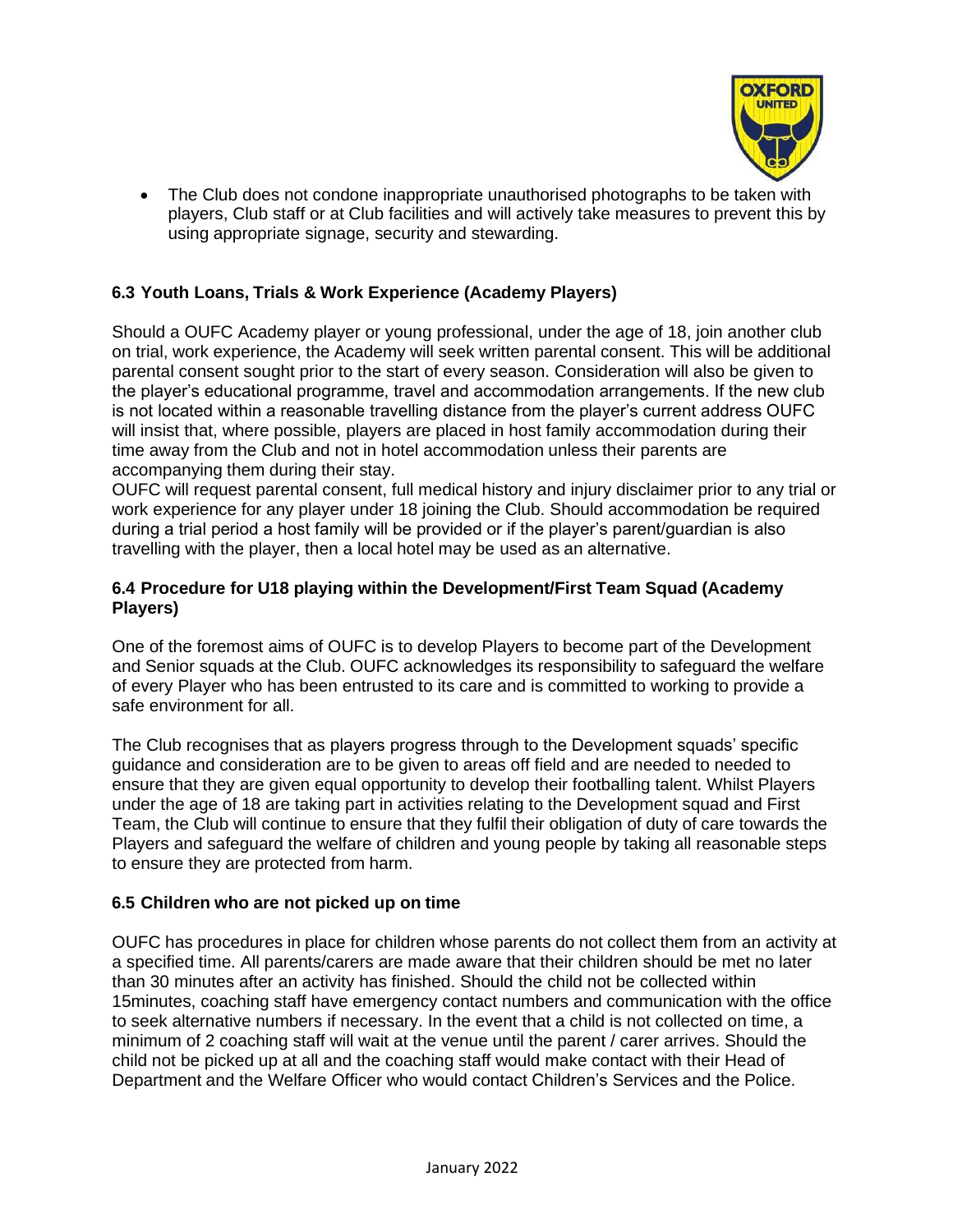

#### **6.6 Ratio of Adults to Children**

Oxford United Football Club adopts best practice regulations laid down by the FA in relation to the supervision of Adults to Children. Procedures are in place to fully risk assess the types of activity and participant ability to ensure appropriate ratio of staff/coaches to participants.

#### **6.7 Coaching in Schools**

OUFC is committed to using the power of football to encourage children and vulnerable people to enjoy the benefits of sport and healthy living and will frequently run coaching sessions within local schools and education centres.

It is the responsibility of the school to obtain parental consent and carry out the relevant risk assessments before an activity takes place and OUFC will carry Public Liability Insurance. For After School clubs it will be the responsibility of OUFC to gain parental consent and carry out the risk assessments of the site. The above information is set out in a service level agreement with the school which is signed prior to the event taking place.

#### **6.8 CRC**

In accordance with the procedures detailed above, all staff undergo a DBS CRC check every 3 years.

#### **6.9 Activities for Disabled Persons**

OUFC carries out all activities for disabled persons under the guidelines of the Disability Discrimination Act.

#### **6.10 Restraint Procedure**

OUFC only carry out physical intervention on a match day should it be acquired. It would always be carried out by fully trained personnel who would hold a SIA qualification as well as the Physical Intervention qualification. If in doubt of age a Safeguarding Officer would be called along with the police. Police are always present on site for every home fixture.

#### **7 GUIDELINES IN THE EVENT OF CONCERN**

#### **7.1 Highlighting Concern**

Although OUFC is committed to doing the utmost to safeguard children and vulnerable people from harm, there may be an occasion when concern is raised over the treatment of a person. 'Child abuse and neglect' are generic terms encompassing all ill treatment of children or vulnerable people as well as cases where the standard of care does not adequately support the persons health or development. Children or vulnerable people may be abused or suffer neglect through the infliction of harm, or through the failure to act to prevent harm. Abuse can occur in a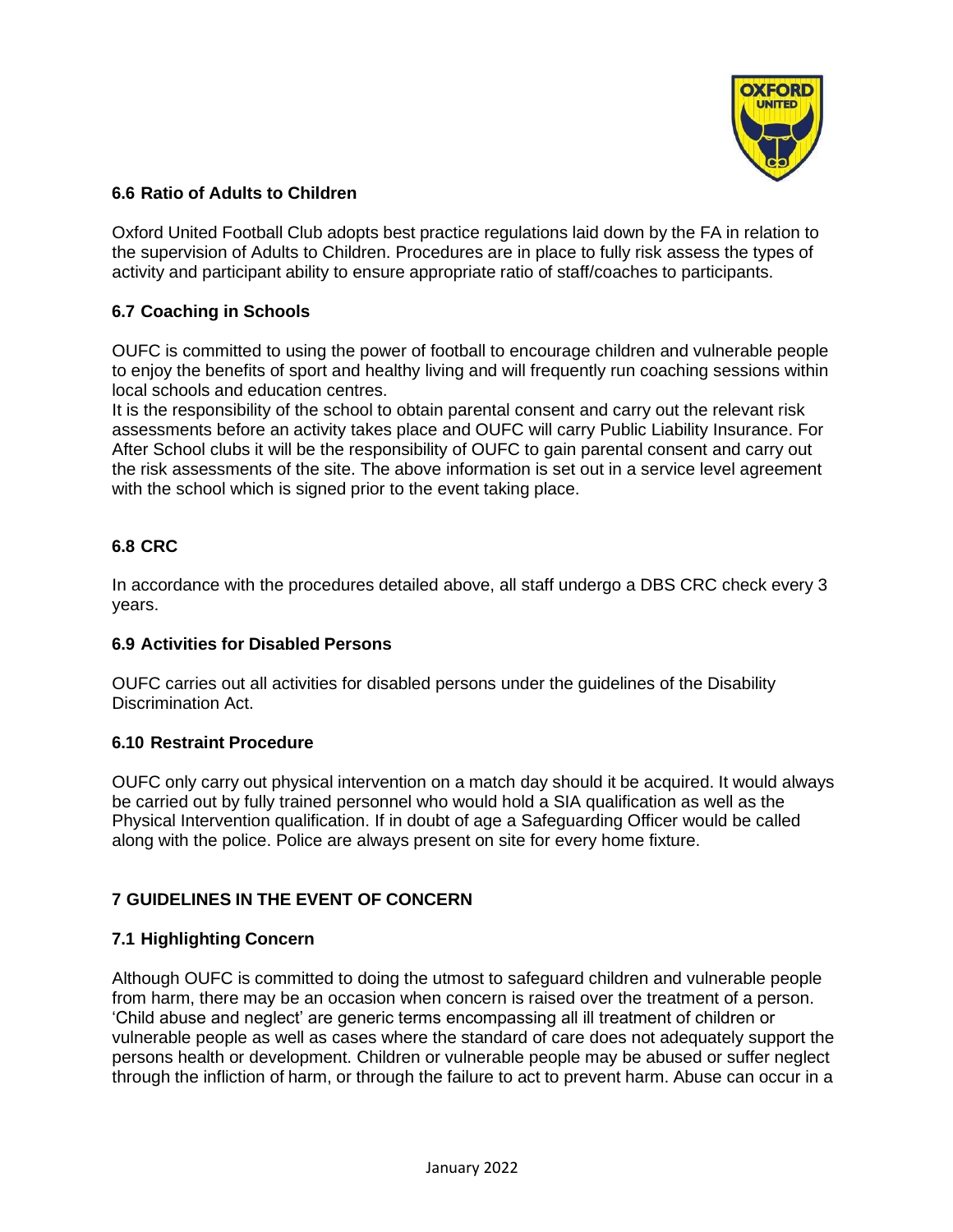

family or an institutional or community setting. The perpetrator may or may not be known to the person.

# **7.2 Recognition – Signs of Abuse**

There are five main forms of abuse identified as follows, should you have any concern that abuse is occurring you should contact the Welfare Officer immediately. The five main forms of abuse are;

#### **1. Physical Abuse**

Physical Abuse is a form of abuse which may involve hitting, shaking, throwing, poisoning, burning or scalding, drowning, suffocating or otherwise causing physical harm to a child or vulnerable person. Physical harm may also be caused when a parent or carer fabricates the symptoms of, or deliberately induces, illness in a child or vulnerable person.

#### **2. Sexual Abuse**

Involves forcing or enticing a person to take part in sexual activities, not necessarily involving a high level of violence, whether or not the person is aware of what is happening. The activities may involve physical contact, including assault by penetration (for example, rape or oral sex) or non-penetrative acts such as masturbation, kissing, rubbing and touching outside of clothing. They may also include non-contact activities, such as involving children or vulnerable people in looking at, or in the production of, sexual images, watching sexual activities, encouraging children or vulnerable people to behave in sexually inappropriate ways, or grooming a child or person in

preparation for abuse (including via the internet). Sexual abuse is not solely perpetrated by adult males. Women can also commit acts of sexual abuse, as can other children and vulnerable people.

#### **3. Neglect**

The persistent failure to meet a child's or vulnerable person's basic physical and/or psychological needs, are likely to result in the serious impairment of the persons health or development. Neglect may occur during pregnancy as a result of maternal substance abuse.

Once a child is born, neglect may involve a parent or carer failing to:

- provide adequate food, clothing and shelter (including exclusion from home or abandonment);
- protect a child or vulnerable person from physical and emotional harm or danger;
- ensure adequate supervision (including the use of inadequate care-givers); or
- ensure access to appropriate medical care or treatment.

It may also include neglect of, or unresponsiveness to, a child's or young person's basic emotional needs.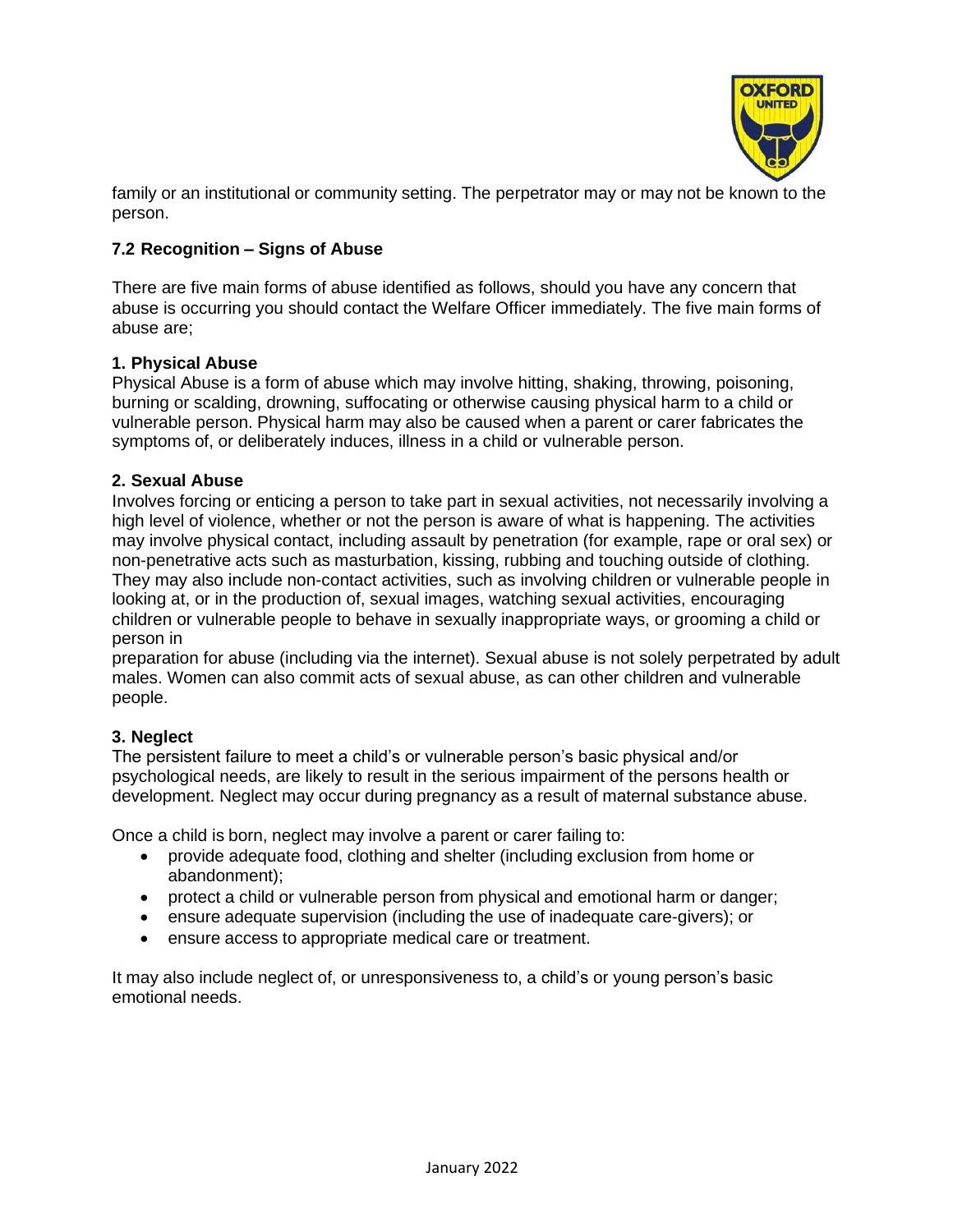

#### **4. Emotional Abuse**

Emotional Abuse is the persistent emotional maltreatment of a child or vulnerable person such as to cause severe and persistent adverse effects on the person's emotional development. It may involve conveying to a person that they are worthless or unloved, inadequate, or valued only insofar as they meet the needs of another person. It may include not giving the child or young person opportunities to express their views, deliberately silencing them or 'making fun' of what they say or how they communicate. It may feature age or developmentally inappropriate expectations being imposed on children or young people. These may include interactions that are beyond a person's developmental capability, as well as overprotection and limitation of exploration and learning, or preventing the person participating in normal social interaction. It may involve seeing or hearing the ill-treatment of another. It may involve serious bullying (including cyber bullying), causing people to feel frightened or in danger, or the exploitation or corruption of children. Some level of emotional abuse is involved in all types of maltreatment of a child or a vulnerable person, though it may occur alone.

#### **5. Bullying**

The Club define bullying as the repetitive, intentional hurting of one person or group by another person or group, where the relationship involves an imbalance of power.

The Club also recognises the concept of hazing. Hazing is any action or situation, with or without the consent of the participants, which recklessly, intentionally, or unintentionally endangers the mental, physical, or emotional wellbeing of a child or vulnerable person. Hazing is not tolerated by the Club.

For more detailed information on the main forms of abuse refer to: http://www.thefa.com/football-rules-governance/safeguarding/introduction-tosafeguardingchildren

The information above has been taken from this source. **http://www.thefa.com/football-rules-governance/safeguarding/dealing-with-concerns https://www.gov.uk/government/uploads/system/uploads/attachment\_data/file/447595/KC SIE\_July\_2015.pdf**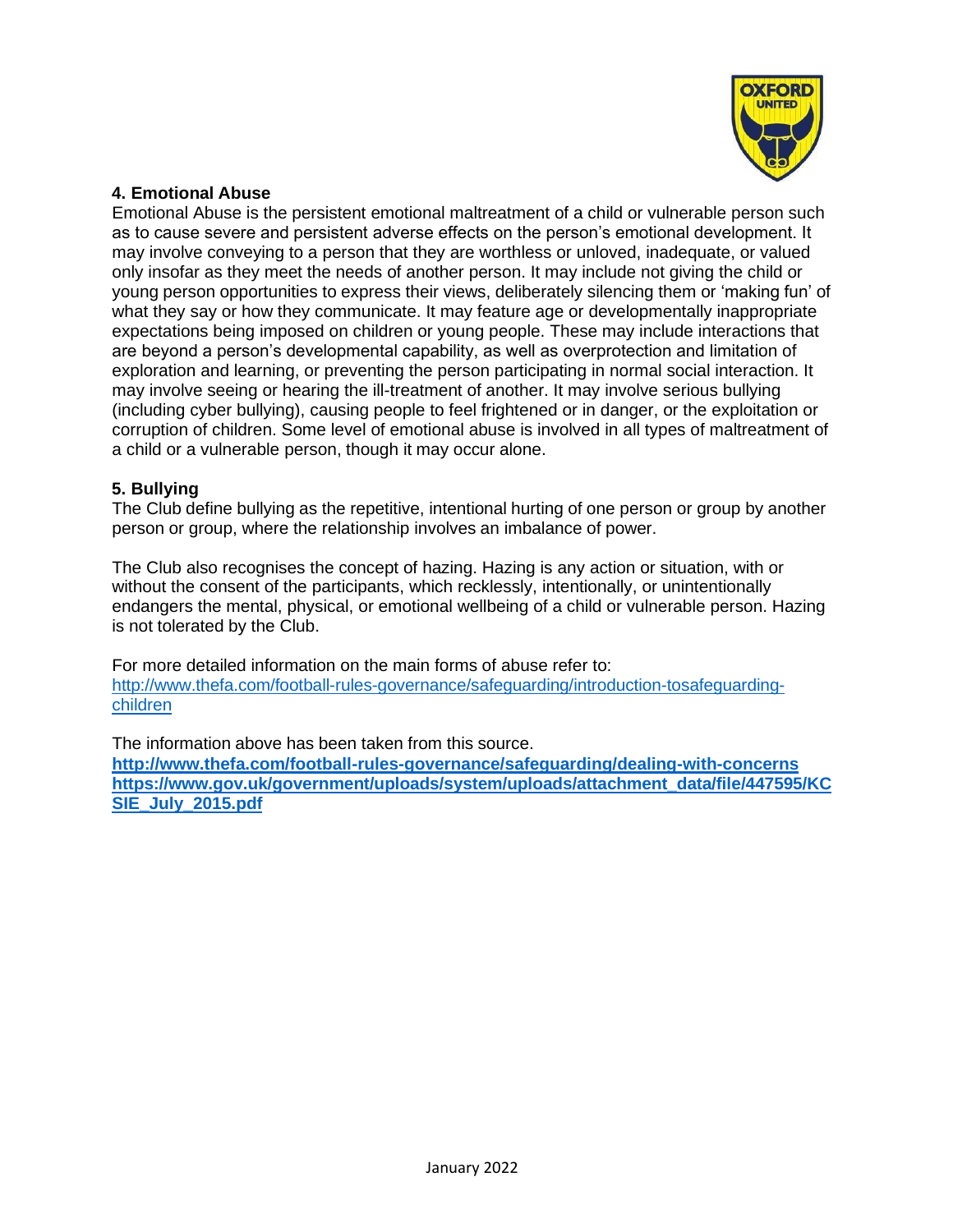

# **8 RESPONDING TO A REPORT OR SUSPICION**

Where possible the Safeguarding Manager should be contacted as early as possible, however it is recognised that an individual may need to respond to a situation immediately. With this in mind the following guidelines offer help and support in responding to abuse or a suspicion of abuse:

#### **Do:**

- If the child is hurt or ill seek medical attention if necessary call the Police 999 and ask their advice if you are unsure - or Local Authority Designated Officer – if the child is immediately at risk of significant harm
- treat any allegations extremely seriously and act at all times towards the child to show you believe what they are saying - **LISTEN**
- tell the child they are right to tell you
- reassure them that they are not to blame
- be honest about your own position, who you have to tell and why
- tell the child what you are doing and when, and keep them up to date with what is happening
- take further action you may be the only person in a position to prevent future abuse
- **3R's Respond, Record, Refer** (Report on to the appropriate person)
- write down everything said and what was done as soon as you can Use the child's words – not your own opinion or what you think they said
- inform parents/carers unless there is suspicion of their involvement

#### **Don't:**

- make promises you cannot keep
- $\bullet$  interrogate the child it is not your job to carry out an investigation/interview this will be up to the police and local authority professional staff, who have experience and are trained specifically to sensitively manage the disclosure – ask the most basic questions and then let the child talk, you LISTEN and ensure that you do not jeopardize any potential criminal investigations
- cast doubt on what the child has told you, don't interrupt or change the subject
- say anything that makes the child feel responsible for the abuse
- promise to keep secrets or keep the information confidential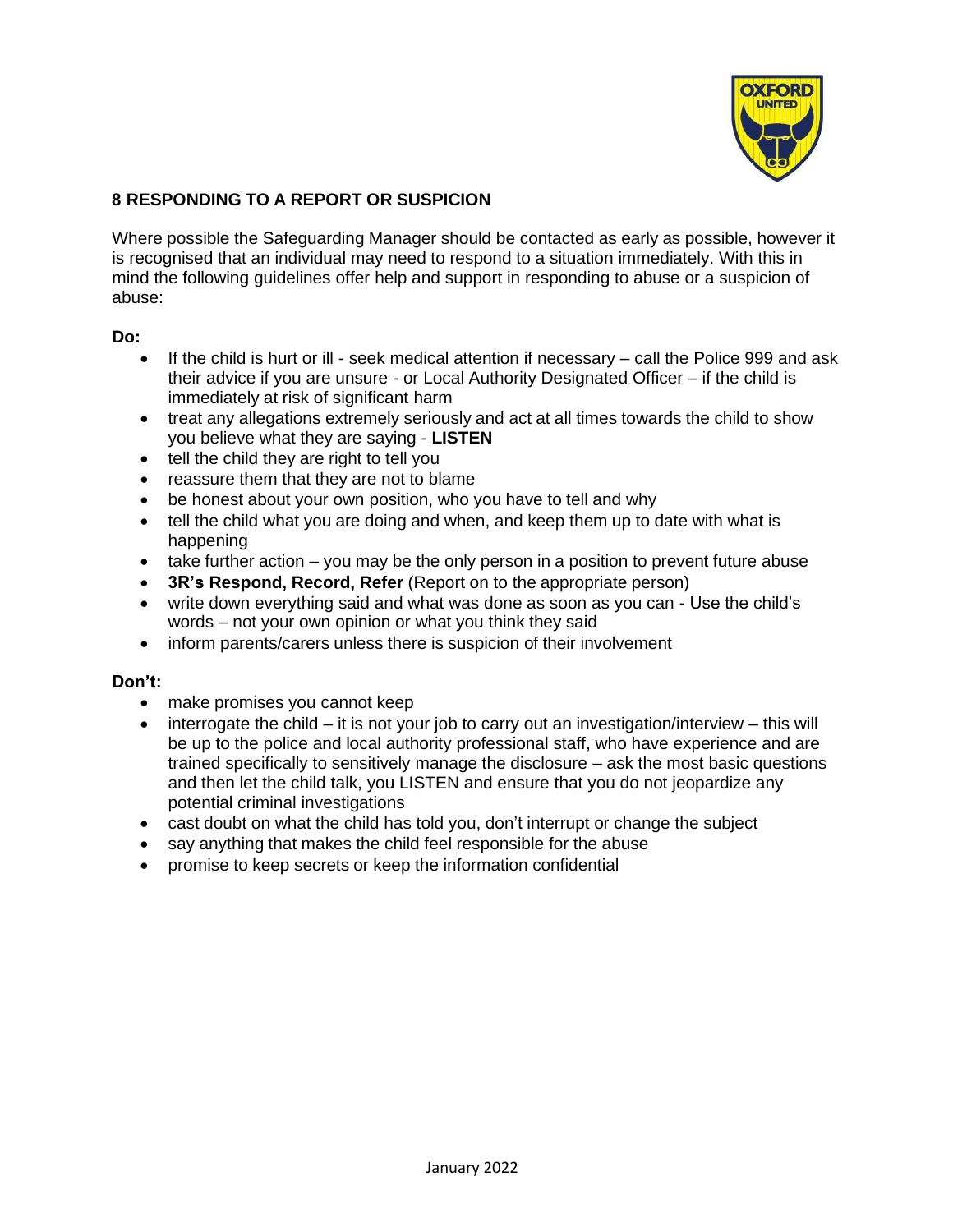

# **A quick guide to reporting a safeguarding incident**

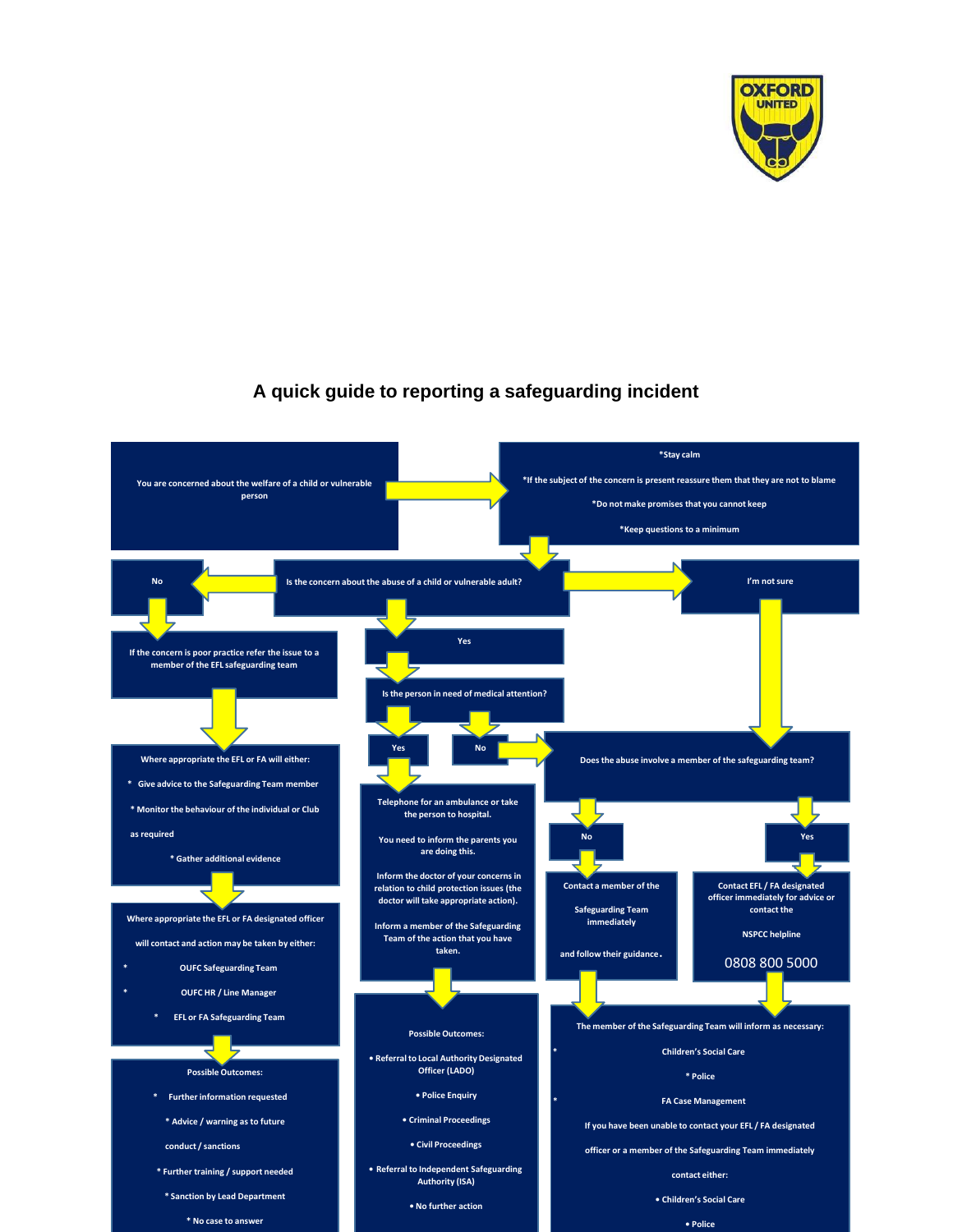

Make sure you tell the Safeguarding Manager immediately, they will know how to follow this up and where to go for further advice. Doing nothing and ignoring a concern is not an option.

Contact details are to be found at the end of this document.

#### **9 RECORDING ALLEGATIONS OR SUSPICIONS**

The Welfare Officer will ask for a written factual statement from the person making the report. If the report involves an allegation about another member of staff, that person will also be asked to write a brief report. Any statement made by the child or vulnerable person should be reported *in their own words*. These reports should be confined to facts and should not include any opinion, interpretation or judgement.

OUFC will ensure that any person concerned is immediately removed from any possible risk of harm. Investigations into possible abuse will require careful management. The Welfare Officer should seek the advice of the Local Authority Safeguarding Children Board, the Police, or in cases of low level poor practice The Football Association Safeguarding Children & Vulnerable Adults Case Management Team before setting up an internal inquiry and take their advice on informing the child or vulnerable person's parents or carer. In any case of suspected abuse, as soon as the Local Authority Designated Officer has been informed, OUFC must provide a report to the Football League's Head of Safeguarding and the FA Head of Safeguarding Children & Vulnerable Adults – by the referral form which is held with the Club Welfare Officer.

#### **Confidentiality**

There is always tension and caution around issues of confidentiality. The advice for all staff at OUFC is that no guarantee of confidentiality can be given to a child or vulnerable person (although this does not necessarily mean that the parents of the young person have to be told).

You cannot promise to keep their disclosure a secret or that you will not have to speak to someone else about the issue – reassure them that it will be on a 'need to know' basis and that their dignity and privacy will be respected at all times.

A child or young person should never be pressured to give information or show physical marks unless they do so willingly. **If they chose to show markings, two members of staff should be present.**

There are actions which staff have to and are obliged to take once we are aware of a problem. Undertakings of confidentiality should not be given either to the person making the allegations or to the person being interviewed. A matter is confidential on a need to know basis and nobody should have any reservations about referring a safeguarding children issue to the Welfare Officer.

The key issue is that the welfare of the child is protected.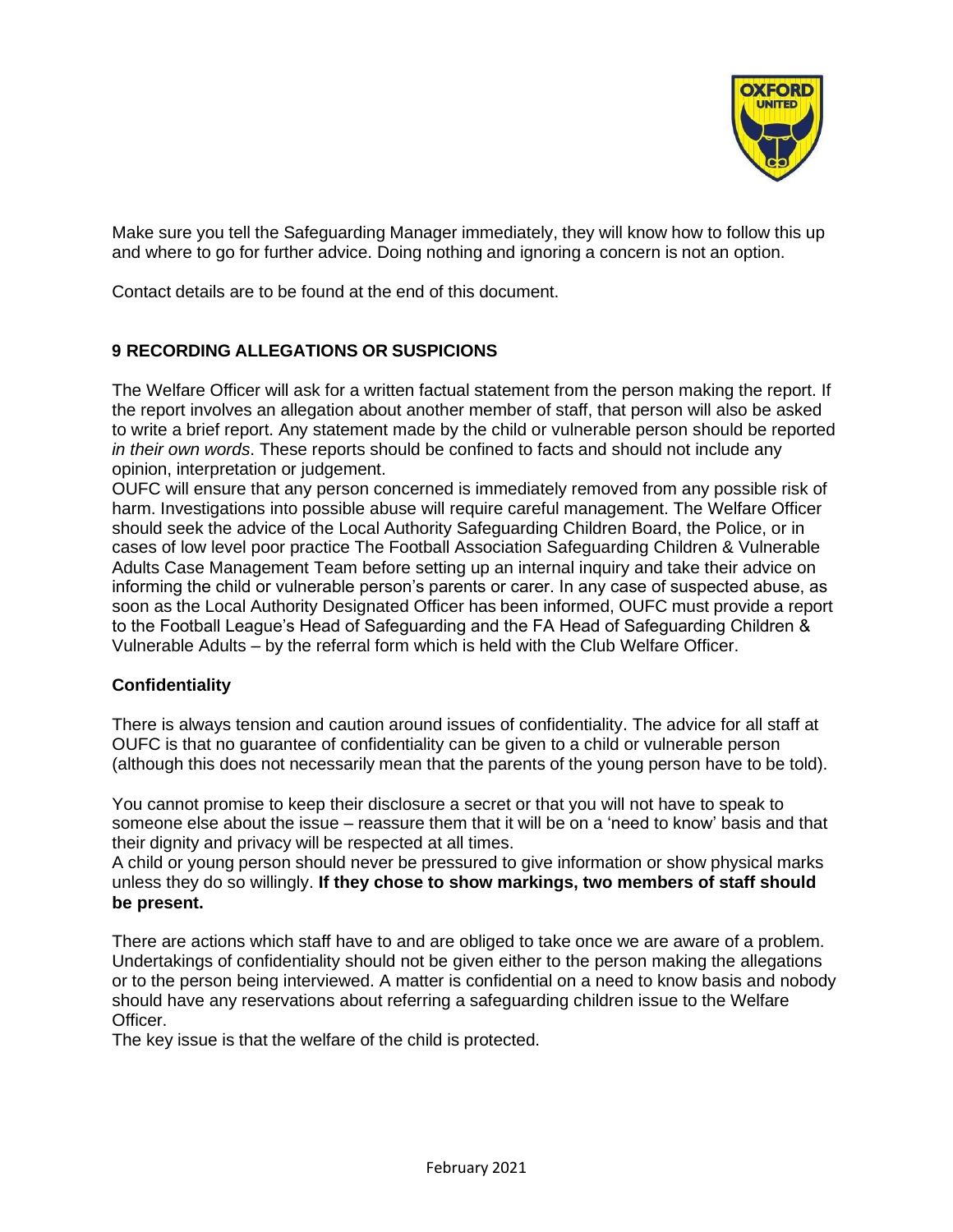

- **Ensure that the safety and welfare of all participants is your first priority** and ensure that any planning, preparation, delivery or review reflects this duty and all actions are in the best interests of those in your care.
- **Treat children and vulnerable people with respect,** regardless of their gender, ethnic or social background, language, religious or other beliefs, disability, sexual orientation or other status and encourage them to treat others the same way. Always consider the age, maturity, understanding and emotional condition of participants when working with them.
- **Listen carefully to children and vulnerable people** about their needs, wishes, ideas and concerns and take them seriously.
- **Reward effort as well as performance.**
- **Only use physical contact with participants where absolutely necessary.** If contact is necessary, (e.g. for the purposes of coaching or first aid), then explain to the child what the contact is for, and change your approach if he or she appears uncomfortable and conduct this in an open and transparent way.
- **Establish clear codes of conduct for participants and apply disciplinary policies equally and fairly** in respect of poor behaviour. Physical punishment or discipline or use of aggressive physical force of any kind towards any participant in your care is prohibited.
- **Always use language or behaviour towards participants and others that is appropriate** and do not use language or behaviour that is or could be considered harassment, abuse, sexually provocative or demeaning. You are a role model to both participants and other members of the workforce, your appearance, attitude, behaviour and language has a direct effect on your role.
- **Not supervise or care for others whilst under the influence of alcohol or illegal drugs** or any medication that may impair your ability to ensure a players welfare.
- **Not appear to favour one child or show interest in one child more than another.**
- **Wherever possible, ensure that more than one member of the workforce is present** when working in the proximity of children or other vulnerable people. It is inappropriate to spend excessive time alone with those children you supervise or care for or to take them to your home.
- **Always maintain professional boundaries in person and online.** Do not engage in physical 'horseplay' with any participants and where possible avoid personal involvement in the activity you are responsible for. Be careful when engaging participants in 'banter' as this can easily be misunderstood. Recognise the danger to self and others when online.
- **Not engage in any form of sexual activity with or involving a child or vulnerable person in your care**. Such activity is prohibited regardless of the legal age of consent, and is considered a breach of this Policy.

**Report any concerns you have over a person in your care or the actions of a member of the workforce**. If you witness or are told about any incident or issue that may put a vulnerable person at risk or harm, or may breach this policy, you have a duty to report it to the appropriate person (and only share the information with those who need to know). This may be your line manager or designated Welfare Officer.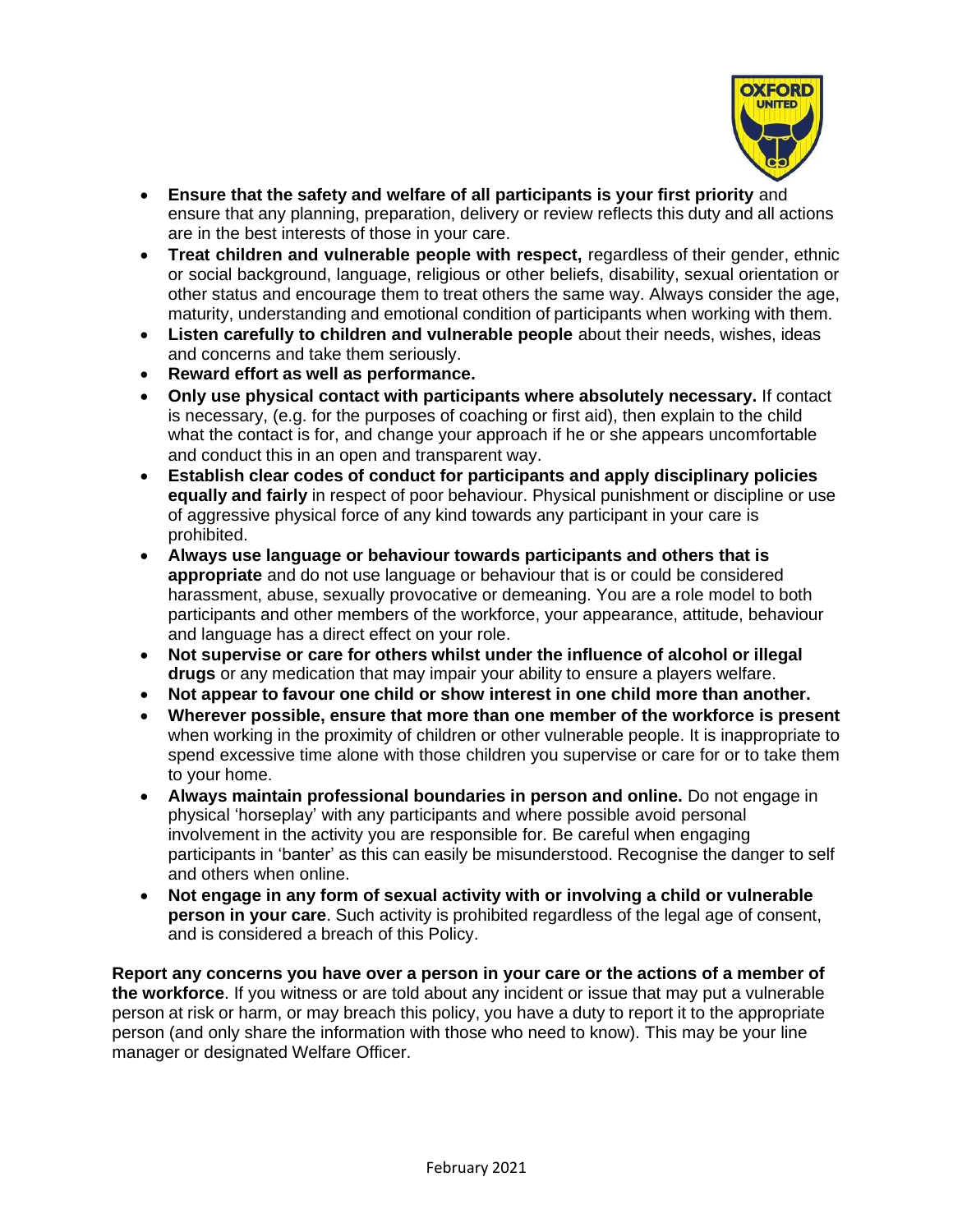

#### **10 Matchdays**

Oxford United Football Club have a responsibility to ensure the safeguarding needs of all children and vulnerable people are met when involved in any activity connected to the club, matchdays offer no exception. Whether the child or vulnerable person is partaking in activity organized by the club or is here simply to watch the game they should feel safe.

Oxford United Football Club have a clear policy in dealing with safeguarding concerns on matchdays. This is underpinned by a clear staff reporting structure to ensure that safeguarding concerns are handled appropriately.

This section deals exclusively with the management of safeguarding concerns on matchdays. The measures in this section are intended to compliment the main body of this document.

All matchday staff have a responsibility to report any concerns to the matchday safeguarding officer regardless of job title or position. Inaction is not an option.

On a matchday staff will report any safety concerns to their relevant supervisor or department head, they will in turn assess the concern and then pass the information to the Safety Officer who will assume ultimate responsibility on a matchday.

Supporters have the option to report incidents of concern to any member of staff or to our matchday incident reporting hotline on 07342 274742. This number is monitored from 1400 until 30 minutes after the end of a match

Any safeguarding concern that requires further attention will then be reported at the earliest opportunity to the Designated Safeguarding Officer for further action. All incidents will be logged in a central document and reviewed at monthly meetings.

Matchdays can present unique situations that staff need to be aware of. Staff should take extra consideration with:

- Children or vulnerable people using toilet facilities alone
- Large groups of children.
- Adults drinking alcohol whilst supervising children
- Unaccompanied under 18
- Lost or missing children.

Specific club policy (available separately) and procedures should minimize risk to children and vulnerable people. Policies that should be considered along with the club safeguarding policy include:

- Ticketing and admissions policy
- Missing person policy
- Lone working policy
- Risk assessments
- Operations manual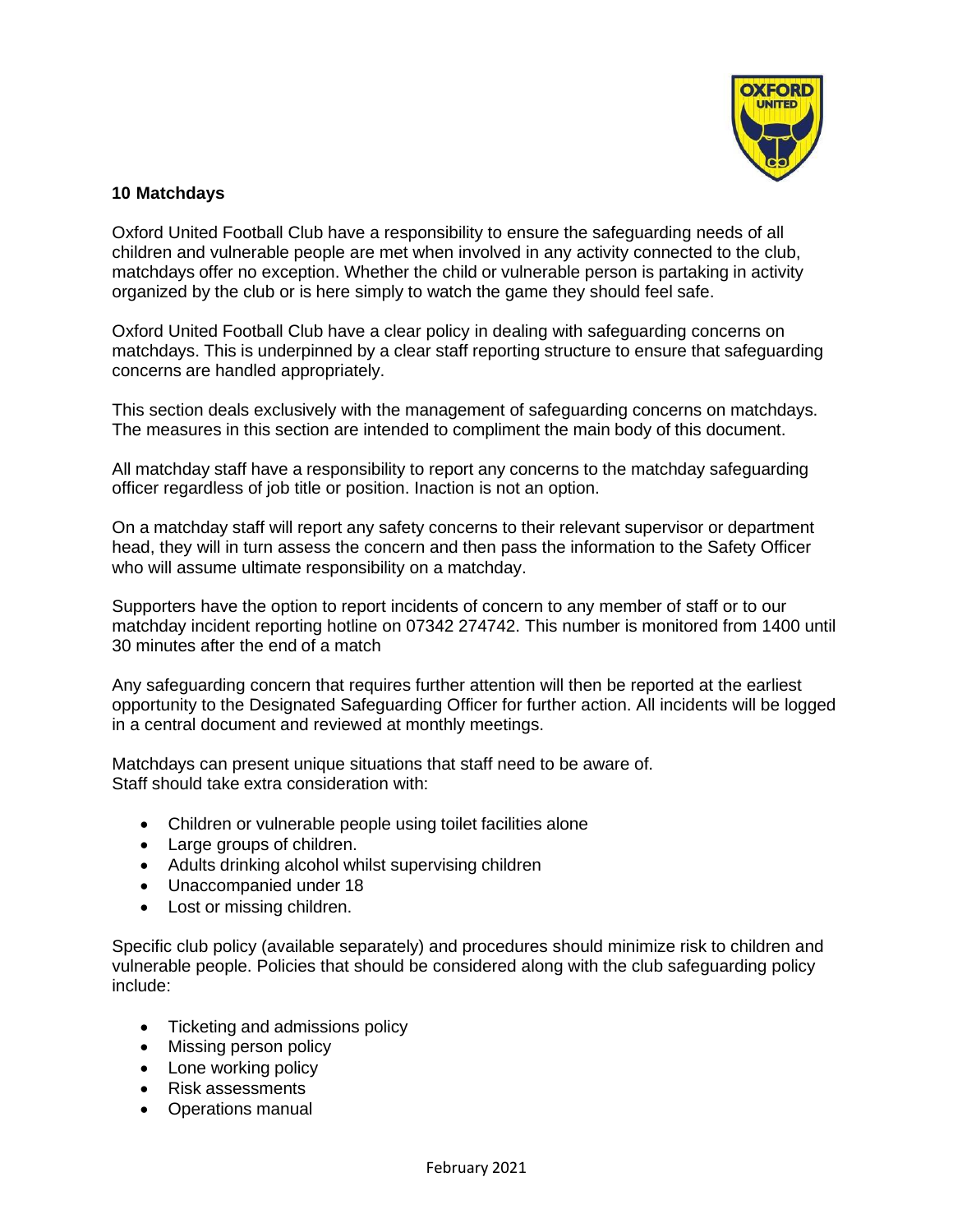

# **Matchday Safeguarding Structure**



#### **11 Whistle blowing:**

Volunteers, coaches, match officials, parents and other juniors may be the first to have concerns about a child's safety and welfare. However, they may be reluctant to express their concerns as speaking up may be difficult. They may also fear harassment or victimisation. In these circumstances it may seem easier to ignore the concern rather than report what may just be a suspicion of poor practice. When individuals feel unable to follow the normal reporting procedures or have already followed the procedure and consider that the issues have not been adequately addressed, they are encouraged to contact the Welfare Officer. This process, known as "whistle-blowing", enables individuals to share their concerns, in confidence with the Safeguarding Team without fear of victimisation, subsequent discrimination or disadvantage. All concerns will be taken seriously and managed accordingly within the OUFC Safeguarding Policy, Procedures and Practices. OUFC will fully support and protect those, who, in good faith, report their concerns that someone has demonstrated poor practice or has abused, or may be, abusing a child. OUFC will do its best to protect the identity of the whistle-blower when they raise a concern and do not want their name to be disclosed. However, depending on the seriousness of the allegation, particularly when it may be necessary to seek advice or inform the Police or Social Services, it may not be possible to keep the source of the information hidden. The individual will be given prior notice of this and a chance to discuss the consequences. The OUFC will ensure that support is available both during and following an incident or allegation. In cases where you are required to take immediate steps regarding a serious incident of abuse, or you do not feel able to disclose your concerns to Welfare Officer, an individual must contact the Police, Social Services or the NSPCC.